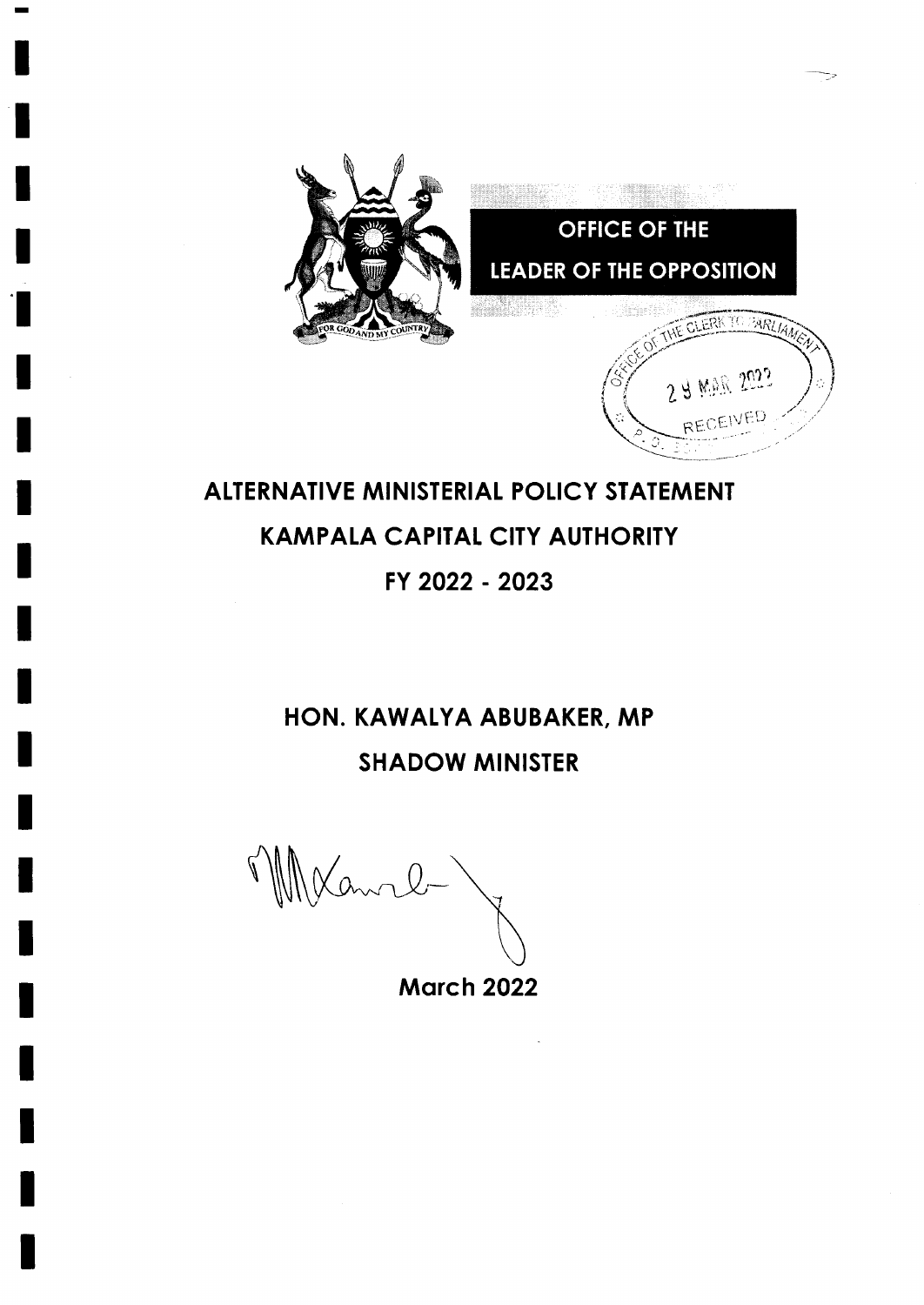| Contents                                                         |    |
|------------------------------------------------------------------|----|
| <b>EXECUTIVE SUMMARY</b>                                         | 3  |
| List of Acronyms                                                 | 4  |
| CHAPTER 1: BACKGROUND TO ALTERNATIVE POLICY STATEMENT            | 5  |
| 1.1 Legal Provisions for presenting Alternative Policy Statement | 5  |
| 1.2 Sector Overview                                              | 6  |
| CHAPTER 2: SITUATIONAL ANALYSIS OF MINISTERIAL POLICY STATEMENT  | 10 |
| <b>Budget analysis</b>                                           | 13 |
| <b>CHAPTER 3: EMERGING ISSUES AND PROPOSED ALTERNATIVES</b>      | 18 |
| <b>CHAPTER 4: CONCLUSION</b>                                     | 24 |

H

H

ı

h

Γ

I

I

L

 $\overline{\phantom{a}}$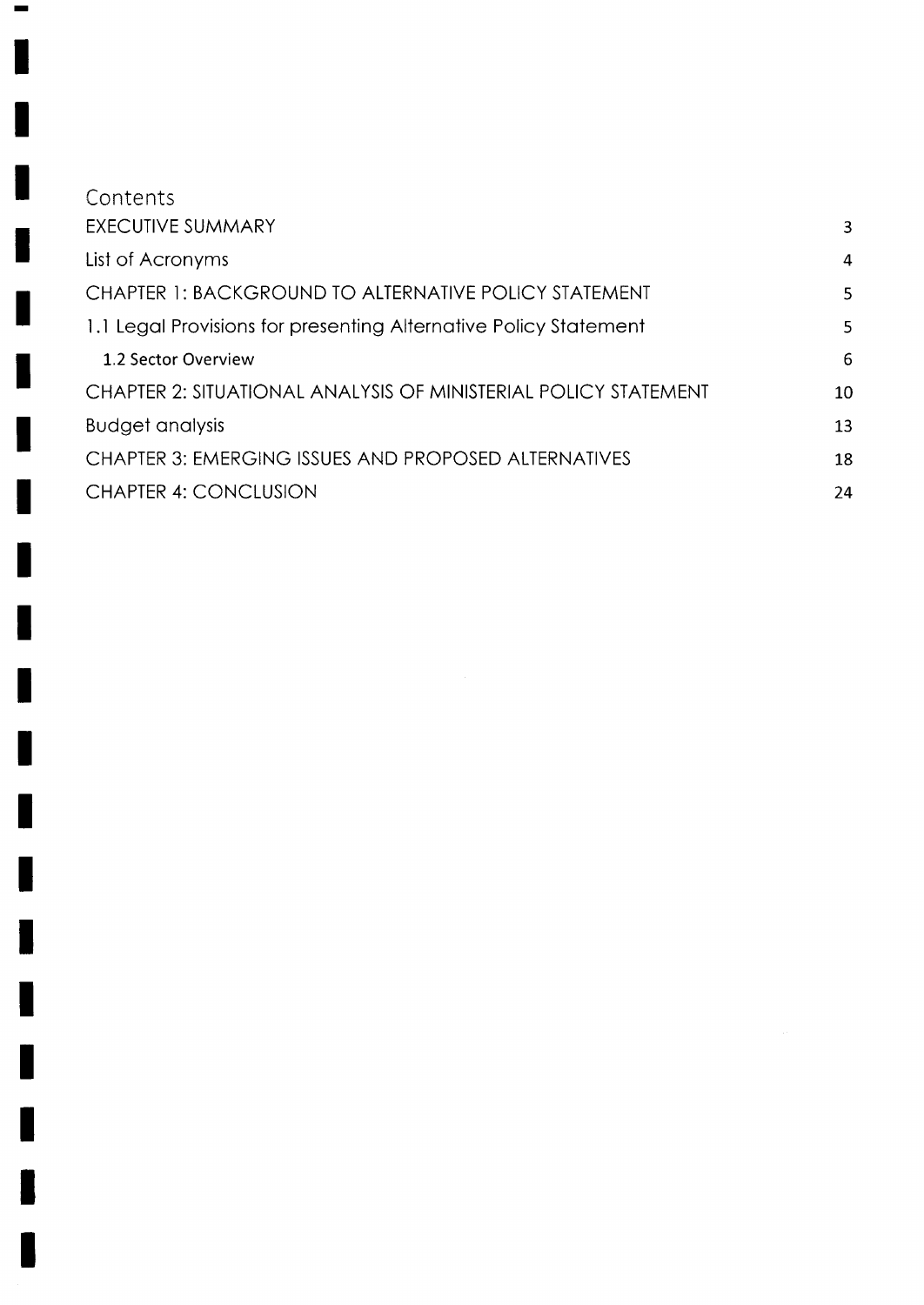#### EXECUTIVE SUMMARY

Kompolo os the Copitol City of Ugondo derives its existence ond mondote from Article 5 if the Constitution of the Republic of Ugondo. Section 5 of the Kompolo Copitol City Authority Act of 2010 to govern the city on beholf of the Centrol Government. An omendment to the Act in 2019, porticulorly Section 2l olso operotionolizes the Ministry of Kompolo ond Metropoliton Affoirs beside KCCA, under a Minister appointed by the president.

The Authority is chorged with the obligotion of odministering the Copitol, moking policy, setting service stondords, collecting toxes, ond olso the subsidiory legislotive function of moking ordinonces in line with the Constitution of the Republic of Ugondo.

Despite Kompolo being Ugondo's economic, finonciol, odministrotive ond politicol Centre, the city is focing increosed populotion growth, increosed demond for services, changing consumptions and rapid urbanization. The city is as a result chollenged by informolity, the increose in solid woste generoted, gorboge, goping potholes ond unpoved roods, o stroined sewer service, sporodic construction, troffic congestion, corruption, sorry heolth services, environment degrodotion, stroy livestock ond poor monogement of morkets. This hos criticol implicotions on the governonce ond policy direction of the city os evidenced in the politicol interference by the centre in the leodership ond operotions of the city.

Therefore in occordonce with Rule 147 of the Rules of Procedure of the Porlioment of Uganda, and Section 6E of the Administration of Parliament (Amendment) Act, 2006, Alternotive Policy Stotement for the Kompolo Copitol City Authority portfolio for FY 2022/23 is accordingly presented.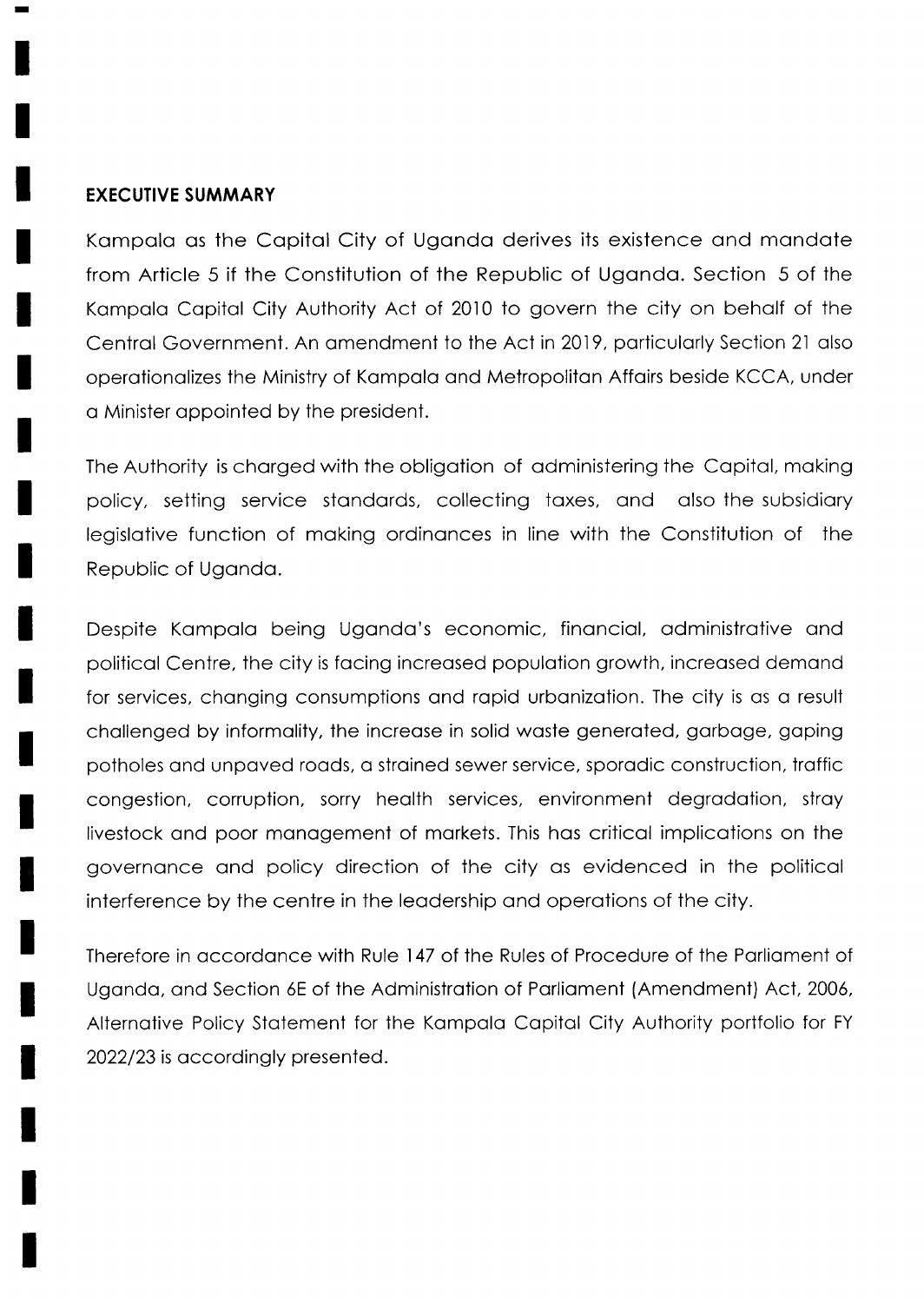| List of Acronyms<br><b>ADB</b> | African Development Bank                                      |
|--------------------------------|---------------------------------------------------------------|
| <b>BN</b>                      | <b>Billion</b>                                                |
| <b>FY</b>                      | <b>Financial Year</b>                                         |
| <b>GKMA</b>                    | Greater Kampala Metropolitan Authority                        |
| <b>KCC</b>                     | Kampala City Council                                          |
| <b>KCCA</b>                    | Kampala Capital City Authority                                |
| <b>KIIDP</b>                   | Kampala Institutional and Infrastructure Development Projects |
| <b>KMA</b>                     | Kampala Metropolitan Area                                     |
| <b>LC</b>                      | Local Council                                                 |
| LG                             | <b>Local Government</b>                                       |
| <b>MDA</b>                     | Ministries Departments and Agencies                           |
| <b>MPS</b>                     | Ministerial Policy Statement                                  |
| <b>NBFP</b>                    | National Budget Framework Paper                               |
| <b>NDP</b>                     | National Development Plan                                     |
| <b>OP</b>                      | Office of the President                                       |
| <b>OPM</b>                     | Office of the Prime Minister                                  |
| <b>PFMA</b>                    | Public Finance Management Act                                 |
| <b>PIAP</b>                    | Programme Implementation Action Plan                          |
| <b>PWG</b>                     | <b>Programme Working Group</b>                                |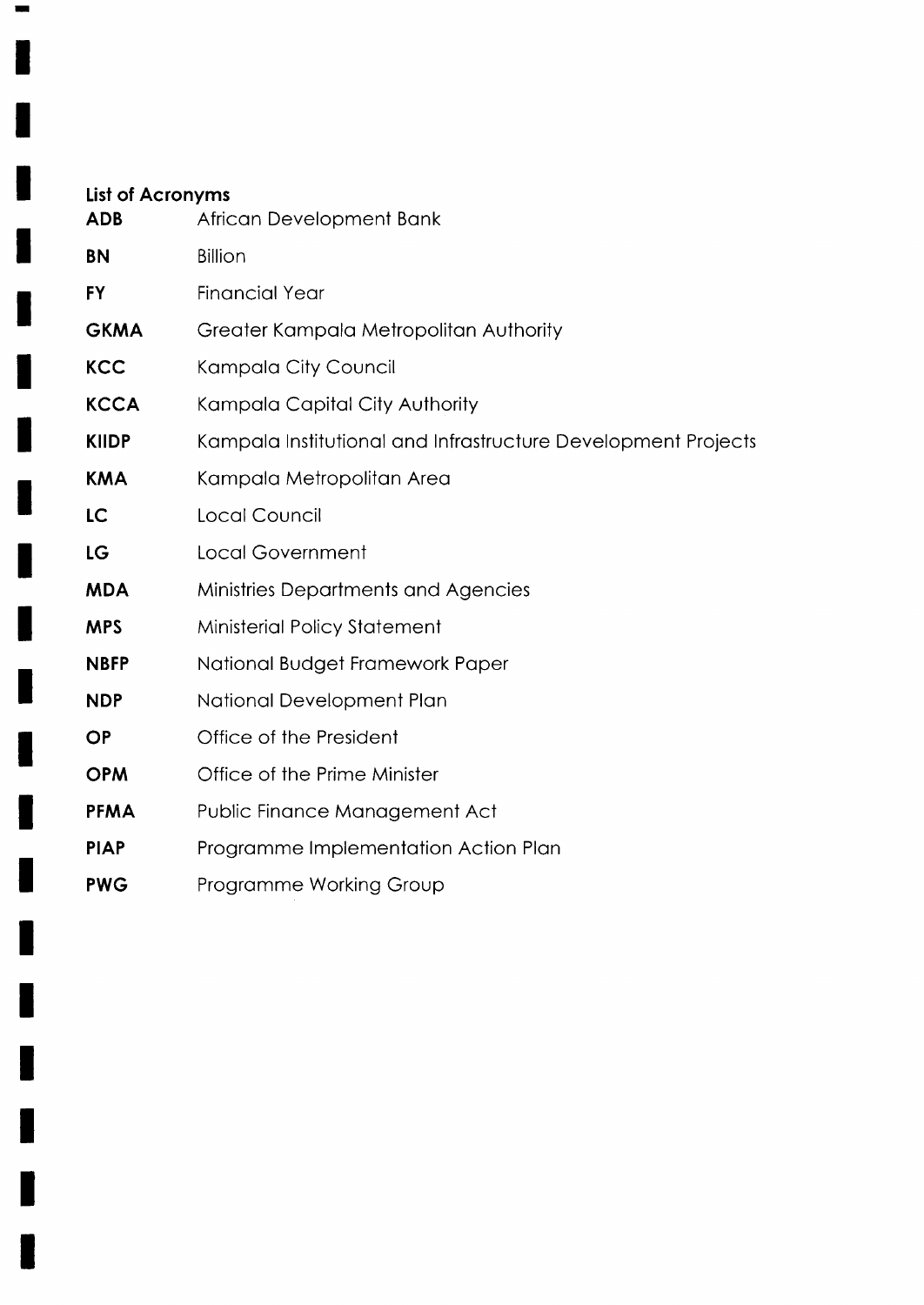## **CHAPTER 1: BACKGROUND TO ALTERNATIVE POLICY STATEMENT**

#### 1.0 Introduction

Article 5 of the Constitution of the Republic of Uganda 2005 was amended to provide to provide for Kampala as the Capital City of Uganda administered by the central government<sup>1</sup>.

Initially, Kampala City was headed by an elected Executive Mayor and administered under the Local Governments Act (1997) at the level of a District Local Council Five (LC - 5). The enactment of the Kampala Capital City Authority Act of 2010 following the constitutional amendment legally established KCCA to replace Kampala City Council (KCC).

Currently, at the helm of the Authority is the Executive Director, a public servant appointed by the President on a five year renewable contract. The political wing of KCCA is headed by an elected Lord Mayor who also serves as the political head of the Capital City and chairs the Executive Committee of the Council. An amendment to the Act 2019, particularly Section 21 also operationalized the Ministry of Kampala and Metropolitan Affairs beside KCCA, under a Minister appointed by the president.

## 1.1 Legal Provisions for presenting Alternative Policy Statement

The mandate to present a policy statement is derived from the Public Finance Management Act, 2015 (Amended) (PFMA) which provides thus, "The Minister responsible for a vote, ministry or the head responsible for a vote, shall by the 15th of March submit to Parliament, the policy statements for the proceeding financial year, for the Ministries or the other votes, as the case may be"?.

<sup>&</sup>lt;sup>1</sup> Constitution of the Republic of Uganda

<sup>&</sup>lt;sup>2</sup> Section 13 Public Financial and Management Act 2015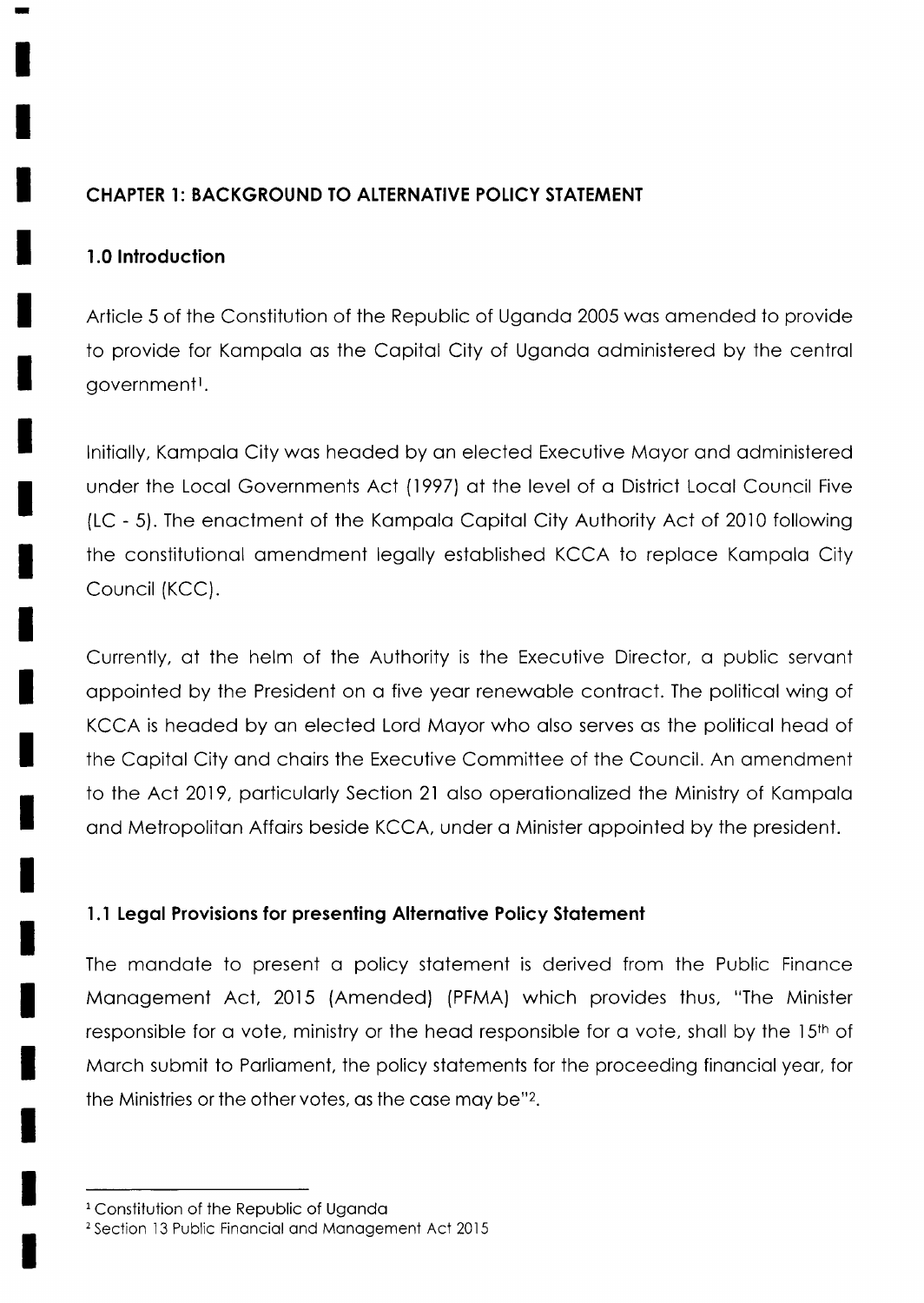Section 6E (4) of the Administration of Parliament Act (2006) provides for the existence of the office of The Leader of the Opposition and empowers him to study and respond to all policy statements of government with his or her Shadow Ministers and attend committee deliberations on policy issues and give their party's views and opinions and propose possible alternatives<sup>3</sup>.

Rule 147 of the Rules of Procedure of the Parliament of Uganda, 2021 on its part requires Shadow Ministers to prepare and present Alternative Policy Statements to Parliament in response to various Ministerial Policy Statements presented by various Ministries, Departments and Agencies of Government (MDAs)<sup>4</sup>.

In exercise of the mandate of keeping the Government in check as enjoined in Section 6E (1) and Section 6E (2) of the Administration of Parliament Act (2006), Section 6E (4) validates alternative considerations of policy to identify and appraise possible courses of action<sup>5</sup>.

To this end therefore, in conformity with Rule 147, I present the Kampala Capital City Authority Alternative Policy Statement for FY 2022/23.

#### 1.2 Sector Overview

In 2020, KCCA launched the USD 1.9bn Kampala Capital City Integrated Development Strategy (2020/21-2024/25)<sup>6</sup>. The Plan is anchored into the Uganda Vision 2040, particularly the need to transform the country into a modern prosperous country. It has also been aligned to the NDP III which aims "To Increase Household Incomes and Improve Quality of Life of Ugandans" under the theme of Sustainable Industrialization for Inclusive Growth, Employment and Sustainable Wealth Creation<sup>7</sup>.

<sup>&</sup>lt;sup>3</sup> Administration of Parliament Act (2006)

<sup>&</sup>lt;sup>4</sup> Rules of Procedure of the Parliament of Uganda, 2021

<sup>&</sup>lt;sup>5</sup> Administration of Parliament Act (2006)

<sup>6</sup> www.kcca.go.ug

<sup>&</sup>lt;sup>7</sup> National Development Plan III (NDPIII)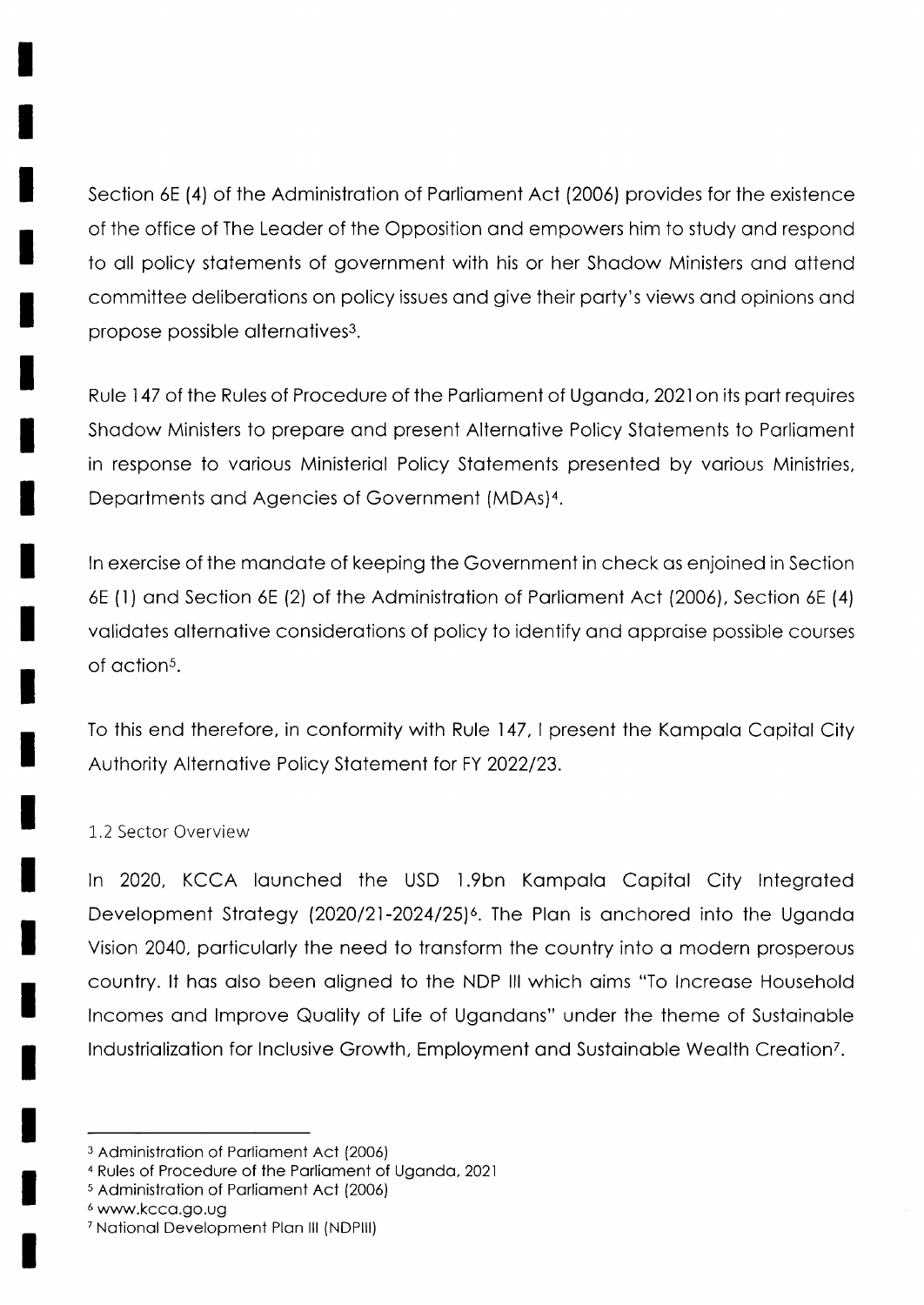ln the ospirotion on inclusive, liveoble, resilient, ond well-plonned City thot provides economic opportunities by June 2025, the plon highlighted four themotic oreos of city economic growth, governonce ond citizens engogement, enhoncement of quality of life and city resilience<sup>8</sup>. The four themes have been identified and prioritized olong with 21 Strotegic Objectives, ond 33 sub progroms to guide the City development ogendo for the next five yeors.

However, the plan came at the heels of a five-year comprehensive strategic plan (2014/15 -2018/19) with similar tenets the overall performance of which was mainly offected by inodequote Government funding, Governonce chollenges ond low stakeholder engagement<sup>9</sup>.

Effective FY2021/22, all MDAs have been organized into programme groups based on their mondotes for better utilizotion of resources for improved service delivery. Here-in, it is envisoged thot urbonizotion offers consideroble opportunities for occeleroting socio-economic transformation. It is fronted that both urbanisation and housing will contribute to the improvement of incomes ond quolity of the populotion by contributing to increosing productivity, inclusiveness ond wellbeing of the population<sup>10</sup>. This is set to be achieved through the provision of decent and affordable housing, employment opportunities as well as transformation of the informal sector.

Ugondo ond indeed Kompolo's current urbon growth ond development is unsustainable due to: jobless urban growth; inadequacies in physical planning and plon implementotion leoding to o sprowl of unplonned settlements including in risk prone areas; a deficiency in quantity and/or quality of social services, public infrostructure ond housing; o skewed notionol urbon system; ond vulnerobility due to climote chonge. Key expected results of the progromme thot ore directly linked to the

<sup>9</sup> Ibid

<sup>&</sup>lt;sup>8</sup> Kampala Capital City Integrated Development Strategy (2020/21-2024/25)

 $10$  Sustainable Urbanization and Housing Programme Implementation Action Plan (PIAP) FY 2020/21 -2024125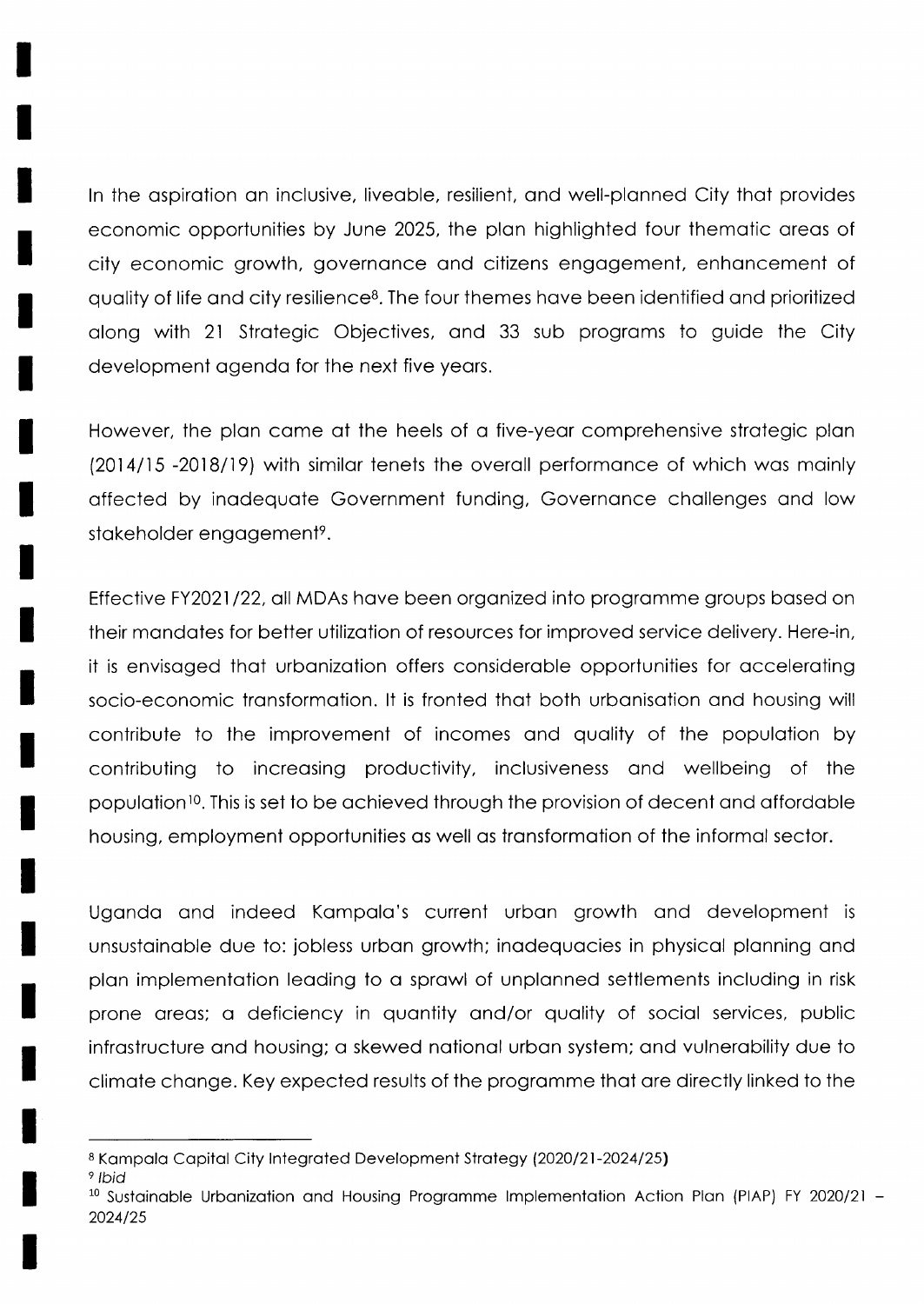NDP lll include: decreosing urbon unemployment; reducing the housing deficit; enhanced economic infrastructure in urban areas; increasing efficiency in solid waste collection; and more coverage of urban green spaces<sup>11</sup>.

#### The Greater Kampala Metropolitan Area - GKMA

An amendment to the Kampala Capital City Authority Act of 2010 in 2019, particularly Section 21 operationalized a central government ministry, the Ministry of Kampala and Metropoliton Affoirs beside KCCA, to provide policy ond oversight function over KCCA, coordinote the development ond provision of physicol plonning in the Greoter Kampala Metropolitan Area (GKMA) that covers the jurisdiction of KCCA, and the districts of Mpigi, Mukono ond Wokiso ond their respective urbon outhorities of Nonsono, Kiro, Mokindye-Ssebogobo, Mukono ond Entebbe.

Like oll metropoliton oreos oround the world GKMA is on importont hub for economic octivity os it provides o foundotion for economic growth for the city. lt is chorocterised by o densely populoted urbon core surrounded by less populoted towns ond villoges, which are interdependent economically as well as environmentally, socially, and politically<sup>12</sup>.

However, the GKMA suffers from planning and policy dissonance because of overlaps between the city outhority ond surrounding locol government districts. While the City of Kompolo itself is monoged under KCCA ond the Ministry of Kompolo ond Metropoliton Affoirs the surrounding ond constituent districts ore monoged os locol governments ond coordinoted by the Ministry of Locol Government. This leods to chollenges in plonning, finoncing, ond coordinotion of service delivery, porticulorly when it comes to revenue, transport and waste management.

Besides, there is o lot yet to be ochieved especiolly in the foce of inodequote funding in terms of planning, road infrastructure, water and sanitation, land policies and the failure to harmonize governance across the local governments. This has adversely

u lbid

<sup>&</sup>lt;sup>12</sup> https://www.theigc.org/blog/metropolitan-governance-structures-matter-kampala, 2018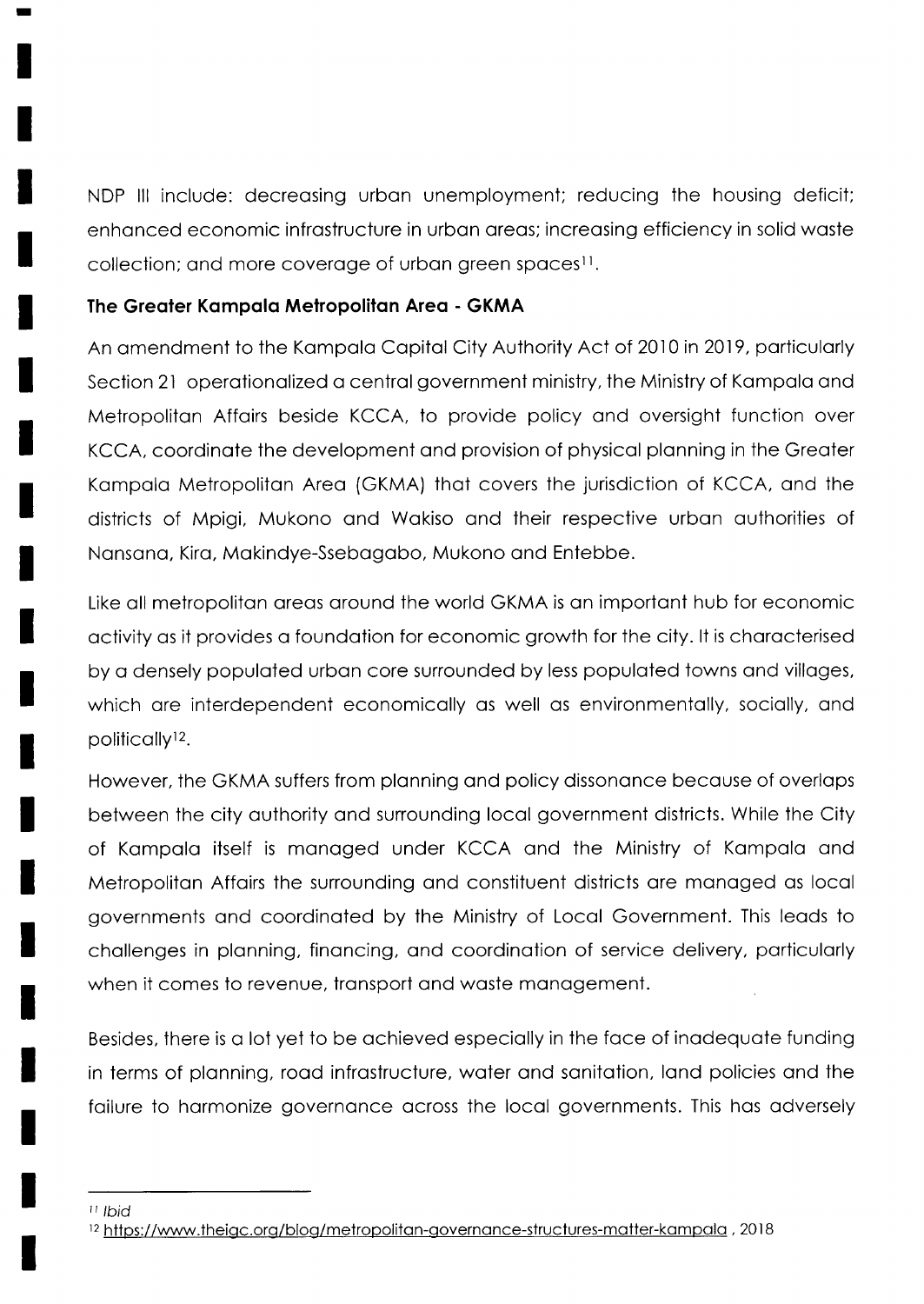impacted such aspects as transportation, waste management, the sharing of resources, and economic development.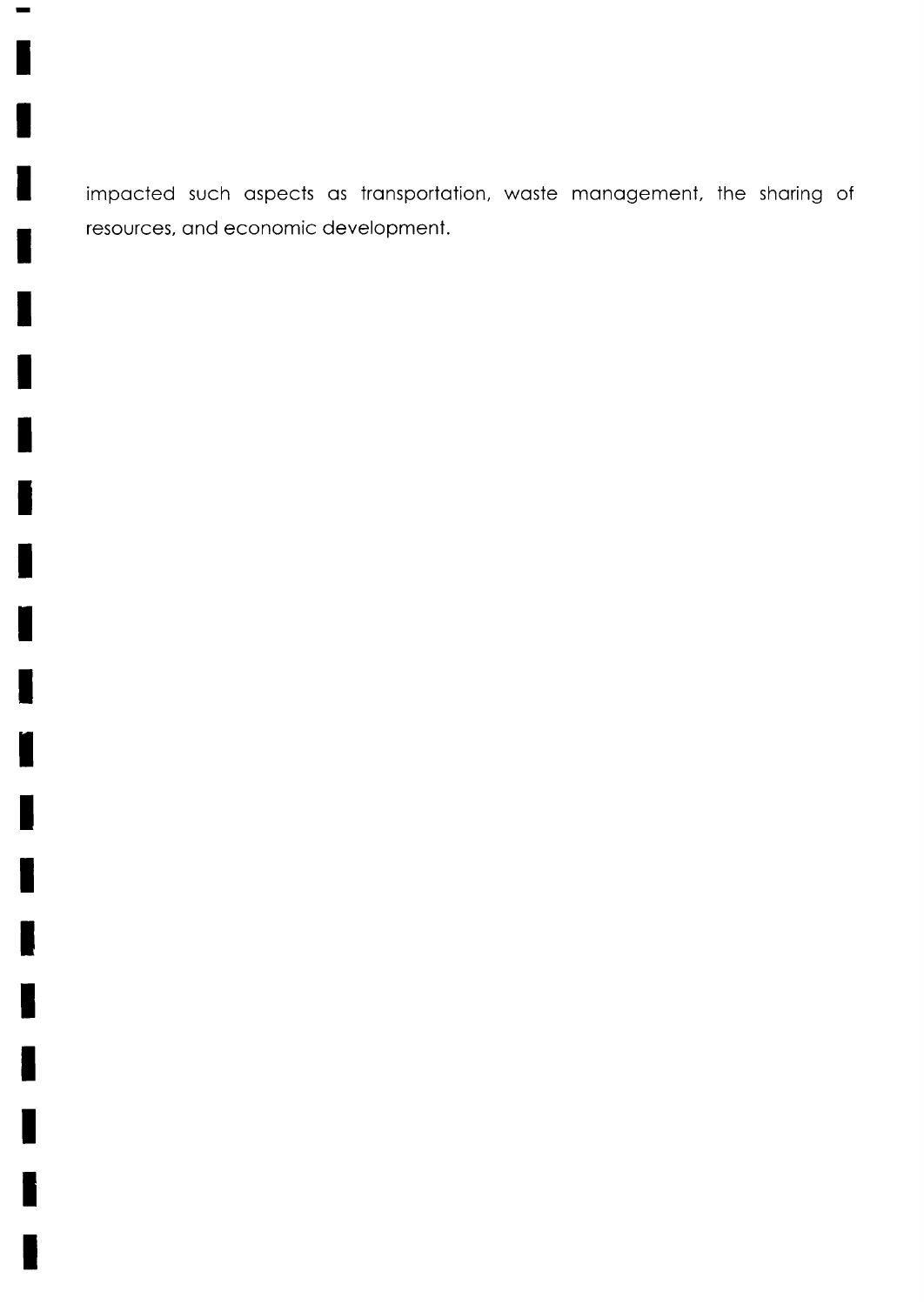## **CHAPTER 2: SITUATIONAL ANALYSIS OF MINISTERIAL POLICY STATEMENT**

In 2020, KCCA launched the USD 1.9bn Kampala Capital City Integrated Development Strategy (2020/21-2024/25)<sup>13</sup>. The plan highlighted four thematic areas of city economic growth, governance and citizens engagement, enhancement of quality of life and city resilience<sup>14</sup>. The plan came at the heels of a five-year comprehensive strategic plan (2014/15 -2018/19) with similar tenets the overall performance of which was mainly affected by inadequate Government funding, Governance challenges and low stakeholder engagement<sup>15</sup>. Nevertheless, Kampala as a city draws from immense potential and viability which if well harnessed would offer endless opportunities and high level service delivery for its residents.

As a Capital, Kampala City is placed at the center stage as an engine of economic growth and development due to an increasing urbanization rate currently at 5.43%. It is therefore critical for it as a city to be strategic about their investments and growth in order to capitalize on the prevailing opportunities while addressing service delivery and responding to the City residents' demands.

In this light, the Kampala Strategic Plan 2020/21 to 2024 /25 informs the Ministerial Policy Statement and therefore presents a position to which we respond in the discourse that follows:

#### **Uganda's Administrative Centre**

Kampala City hosts the seat of Government as well as most administrative offices for Ministries, Departments and Agencies (MDAs). The trend is rooted in its having been a seat of the British colonial administration. The sustained concentration of political and administrative power in the city has rendered the city a beneficiary of significant

15 Ibid

<sup>&</sup>lt;sup>13</sup> www.kcca.go.ug

<sup>&</sup>lt;sup>14</sup> Kampala Capital City Integrated Development Strategy (2020/21-2024/25**)**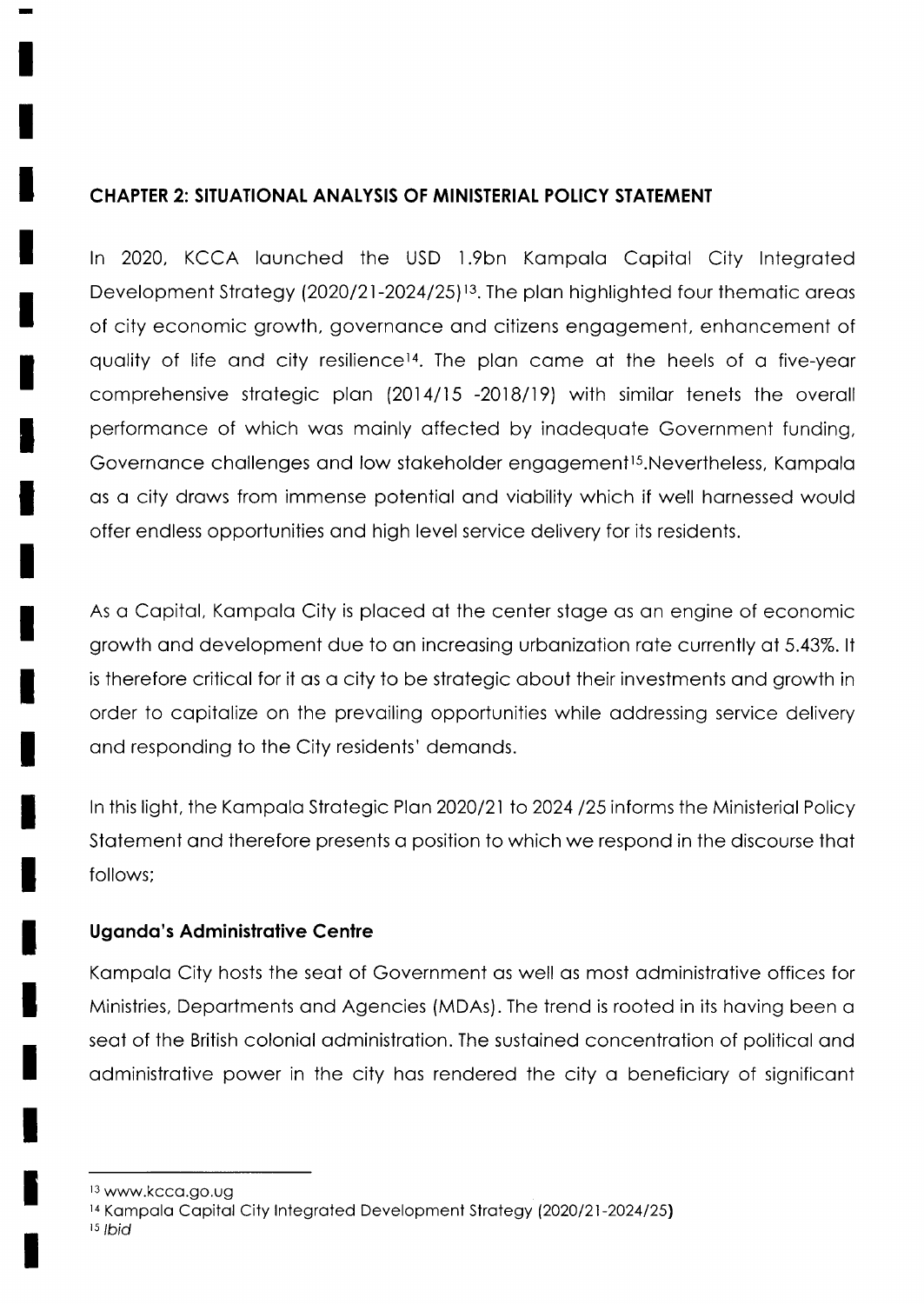investments in infrostructure ond other resources. lt is olso o fovoured destinotion for migrants seeking job opportunities as well as relatively better public services<sup>16</sup>.

#### Economic gateway and showcase of Uganda

Kompolo is the country's commerciol ond economic hub ond o key centre ond driver in the Greot Lokes Region. The city contributes opproximotely 65% of Ugondo's GDP and accounts for 80% of the country's industrial sector<sup>17</sup>.

Until July 2020, Ugondo's hod only Kompolo os its officiol ond the copitol city. Kampala, and its immediate surrounding areas that make up the Greater Kampala Metropolitan Area (GKMA) is Uganda's most significant urban agglomeration, housing opproximately 1.658 million residents and providing a place of work for a further 4 million people who commute in and out of the city during the  $day^{18}$ .

#### Vioble Morkel

The capacity by the populace in Kampala to purchase a range of good and services hos rendered the city o vioble morket to top into with high returns beside the export morket. The city occounts for o high shore of the morket for domestic ond imported products. This highly pertoins to the ovoilobility of poid employment hence purchosing copocity in both the formol ond informol sectors.

#### Strategic Location (Local and Regional)

Though in the centre of a landlocked country, Kampala features a strategic location of the heort of regionol troding blocs. lt is serviced by the regionolly occessible Entebbe lnternotionol oirport, mojor roods connecting the Greot Lokes Region ond beyond, Loke Victorio, regionol ports like Momboso ond Dor-es-Soloom ond the

<sup>&</sup>lt;sup>16</sup> World Bank (2017), The Role of City Governments in Economic Development of Greater Kampala. Woshington D.C: World Bonk.

<sup>&</sup>lt;sup>17</sup> Uganda Bureau of Statistics (2020)

<sup>&</sup>lt;sup>18</sup> Kampala Capital City Integrated Development Strategy (2020/21-2024/25)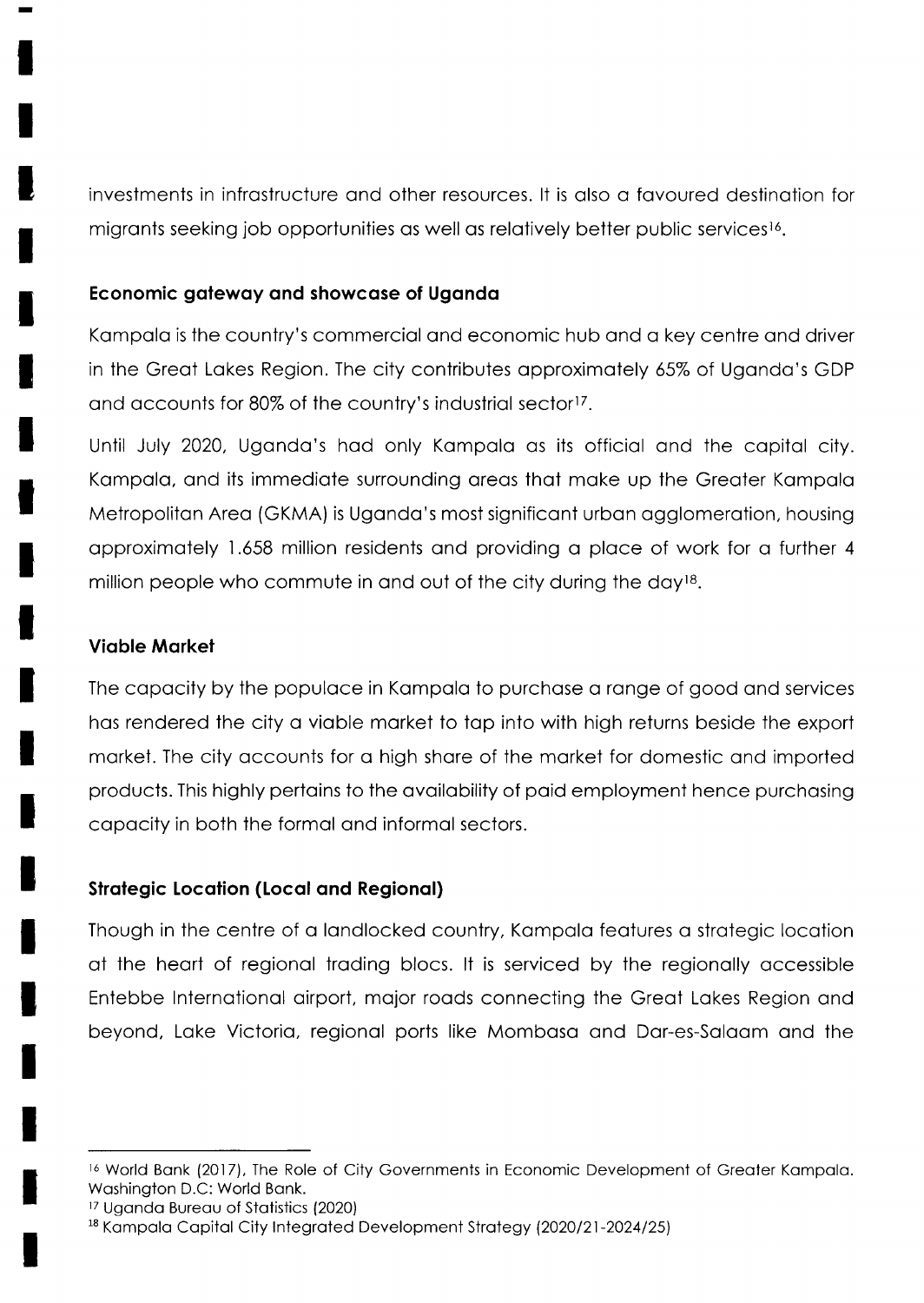potentiol of o regionol roilwoy system. Bosed on projection of stotistics for 2001 ond 20101e, the city hos 350,000 estoblished businesses.

#### Kampala as a Tourism Destination and Hub

Given its proximity to Entebbe oirport which is the mojor entry point for tourist to Ugondo gives the city significonce in the tourism sector. The city is host to most of the tourism infrostructure in the country including hotels ond other tourism reloted service providers. As o result the mojority of tourists who come to Ugondo poss through Kampala which renders it a tourism destination and a hub. Kampala's great potential for both with both foreign ond domestic tourism. Key modern ond historicol structures such os The Porliomentory Building, Mokerere University, Kosubi Tombs, Nomugongo Mortyrs Shrine, Old Kompolo Mosque, The Bohoi Temple ond Coloniol estoblishments in and around the city make it an attraction and tourist destination<sup>20</sup>.

#### Congruence with the Third National Development Plan (NDP III)

The NDP lll is the third in o series of plons thot oim to implement the Ugondo Vision 204021 ospirotions. The NDP lll feotures 18 progrommes, identified bosed on key development issues<sup>22</sup> of which Governance and Security is Program No. 16 under which the Presidency ond by extension KCCA folls.

FY202212023 will be the third yeor of implementotion of the Notionol Development Plon (NDP) III (2021 to 2025), and relatedly the second year of implementation of the National Resistance Movement (NRM) Manifesto 2021 - 2026. The most fundamental tool of delivery of the plon is the Notionol Budget. However, the first yeor of implementation coincided with the outbreak of the COVID - 19 pandemic and had devostoting heolth ond economic effects. With the voccinotion rote still very low, the

<sup>&</sup>lt;sup>19</sup> Census of business establishments, 2011

<sup>&</sup>lt;sup>20</sup> Uganda Tourism Development Master Plan 2014-24

<sup>&</sup>lt;sup>21</sup> Finance.go.ug

<sup>&</sup>lt;sup>22</sup> ACODE - The Local Governance Briefer 4<sup>th</sup> Issue, June 2021 - Programme-Based Approach to National Plonning - Whot it meons for locol governments ond service delivery in Ugondo - Doniel Lukwogo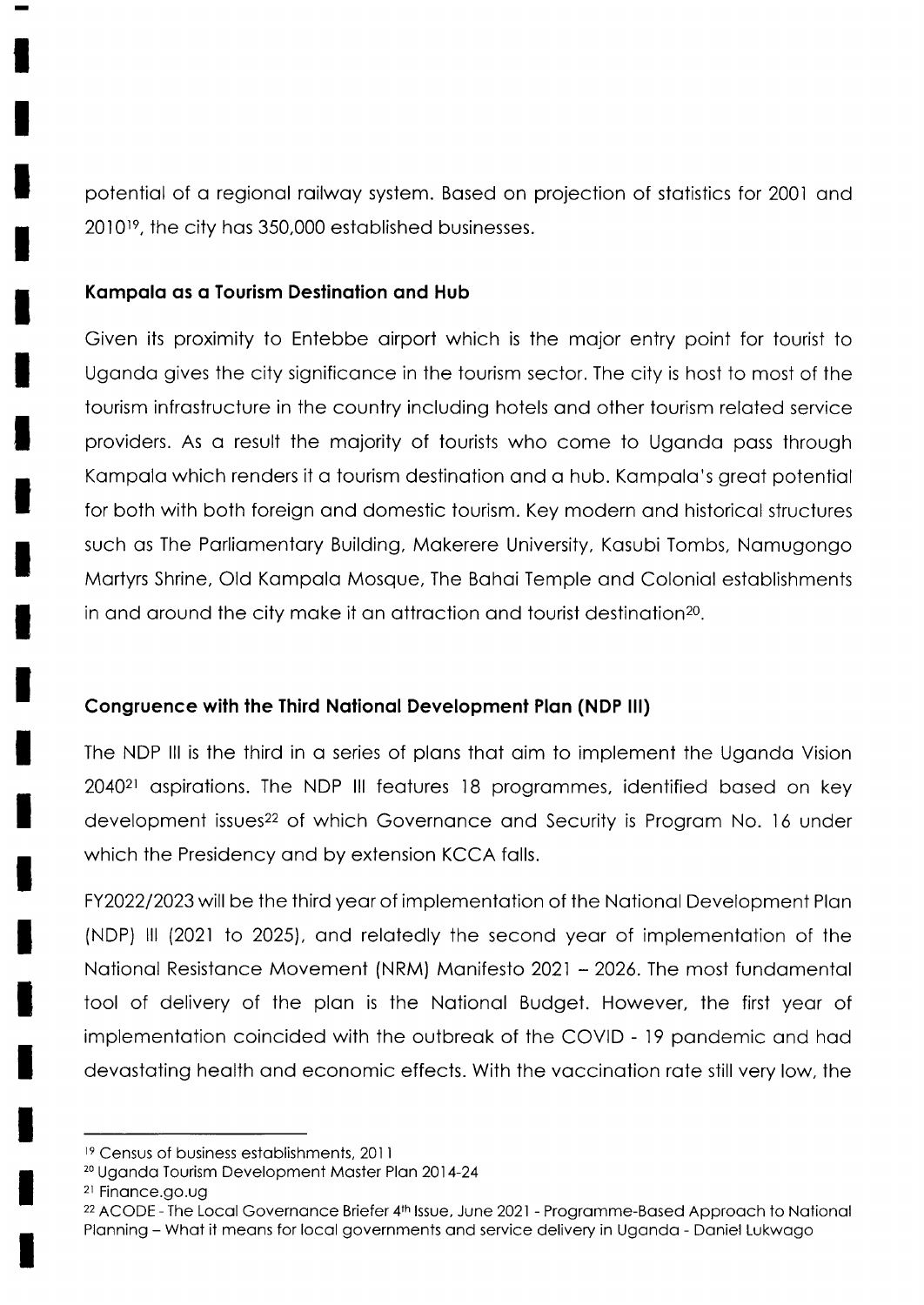fully fledged vaccination hangs in the medium term thus posing heightened outlook risks. Uganda now faces a trinity of challenges of mitigating the health crisis, restoration of economic vibrancy and delivery of sustainable development as envisaged in the National Development Plan III. Effective delivery of the national budget FY2022/23 will be thrust towards delivery of lower middle-income status by 2025<sup>23</sup>.

KCCA is one of the 30 implementing agencies of the Governance and Security Programme where the Office of the President (OP) is the Lead Agency and the Office of the Prime Minister (OPM) is the Programme Administrative Coordinator.

The Governance and Security Programme Working Group (PWG) is charged with: Constitutional democracy; Protection of human rights; The rule of law; Free and fair political and electoral processes; Transparency and accountability; Government effectiveness and regulatory quality; Effective citizens' participation in development processes; and Peace, defense and security of the citizens and the country.

#### **Budget analysis**

| Category       | Approved<br>Annual<br><b>Budget</b> | Cumulative<br><b>Release</b> | Cumulative<br>Expenditure | $%$ of<br><b>Budget</b><br><b>Released</b> | % of Release<br>Spent |
|----------------|-------------------------------------|------------------------------|---------------------------|--------------------------------------------|-----------------------|
| Wage           | 122.74                              | 62.15                        | 51.74                     | 50.6%                                      | 83.3%                 |
| Non-wage       | 71.05                               | 30.04                        | 23.74                     | 42.3%                                      | 79.0%                 |
| Dev-GoU        | 103.24                              | 68.15                        | 27.89                     | 66.0%                                      | 40.9%                 |
| URF            | 26.35                               | 7.42                         | 5.82                      | 28.2%                                      | 78.4%                 |
| Dev-WB-KIIDP 2 | 152.83                              | 76.42                        | 33.25                     |                                            |                       |

#### Budget Performance Overview for H1 - FY 2021/22 for Vote 122

<sup>23</sup> CSO Statement on the National Budget Strategy FY2022/23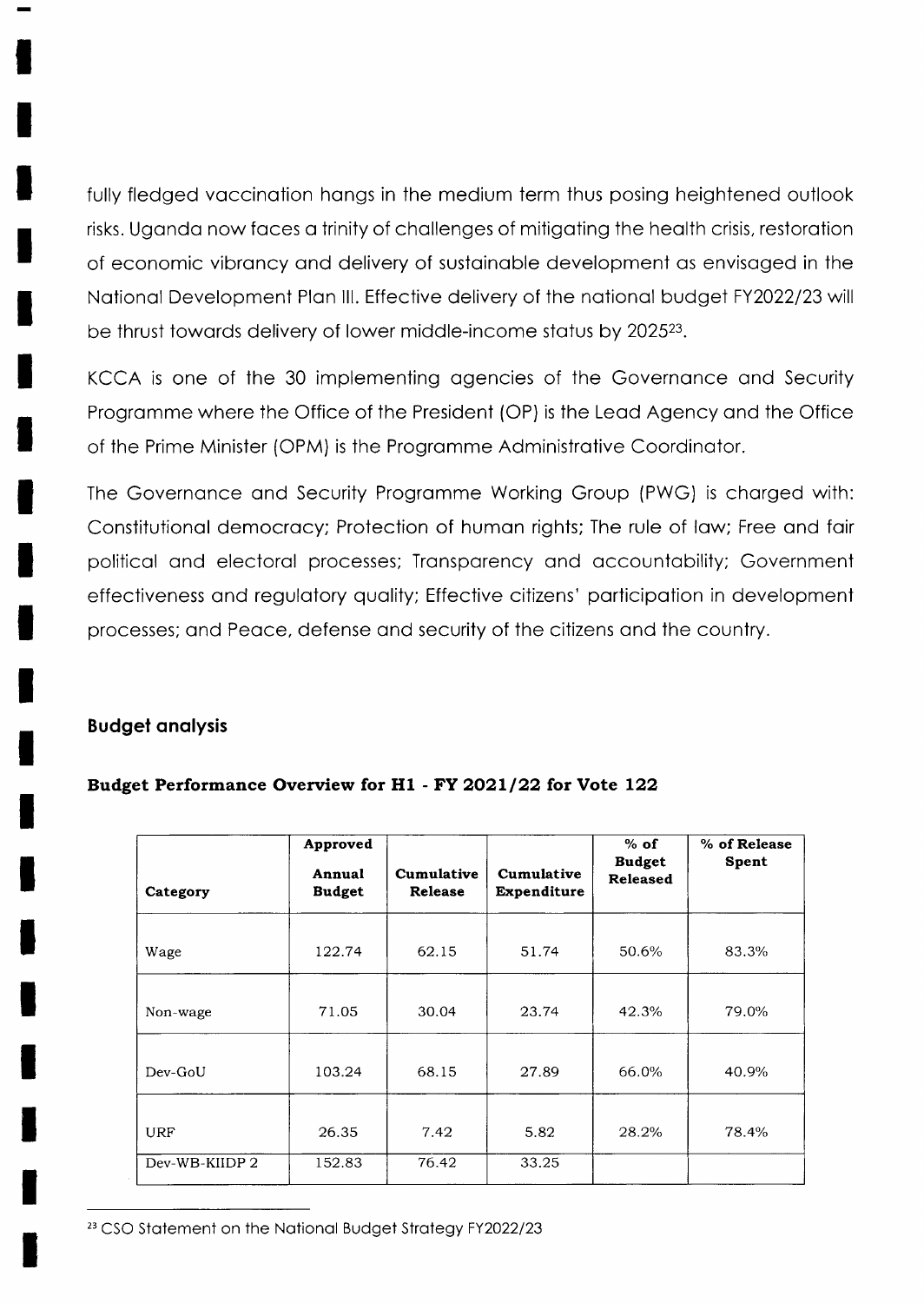| <b>TOTAL</b>  | 609.85 | 283.55 | 144.82   | 46.5% | 51.1% |
|---------------|--------|--------|----------|-------|-------|
| Arrears       | 3.21   | 3.21   | 2.67     | 100%  | 83.2% |
| Dev-ADB-KRRDP | 130.43 | 36.16  | $\Omega$ | 27.7% | $0\%$ |
|               |        |        |          | 50.0% | 43.5% |

In the FY 2021/22, Ushs 609.85 bn was appropriated including URF of which wage was Ushs 122.74 bn, non-wage recurrent was Ushs 71.05 bn, domestic development category was Ushs. 103.24 bn, Uganda Road Fund was Ushs. 26.35 bn and external financing was Ushs. 283.26 bn.

As of end of H1-FY 2021/22 (December, 2021), total releases amounted to Ushs 283.55 billion and actual expenditure amounted to Ushs. 144.82 bn. The released funds performed at 46.5% against the approved budget while actual expenditure registered a performance of 51.1% absorption rate.

In the FY 2021/22, Ushs 609.85 bn was appropriated of which wage was Ushs 122.74 bn, non-wage recurrent was Ushs 71.05 bn, domestic development category was Ushs. 103.24 bn, Uganda Road Fund was Ushs. 26.35 bn and external financing was Ushs. 283.26 bn. The total indicative allocation to Vote 122 was Ushs 441.79 bn, reflecting a 27.6% reduction against the FY 2021/22 approved budget. The indicative reduction was largely on account of exiting of KIIDP 2 Project.

For FY 2022/23, KCCA budget is projected at UGX 419.84 Billion of which UGX 280.16 is Government grants including UGX 26.35 Billion from Uganda Road Fund; UGX 139.68 Billion form external financing for Kampala Road Rehabilitation project financed by a Ioan from African Development Bank (ADB)<sup>24</sup>.

The budget trend over the last Financial Years reveals a consistent reduction on the KCCA budget and subsequently requests to Parliament for supplementary

<sup>&</sup>lt;sup>24</sup> KCCA Ministerial Policy Statement FY 22022/23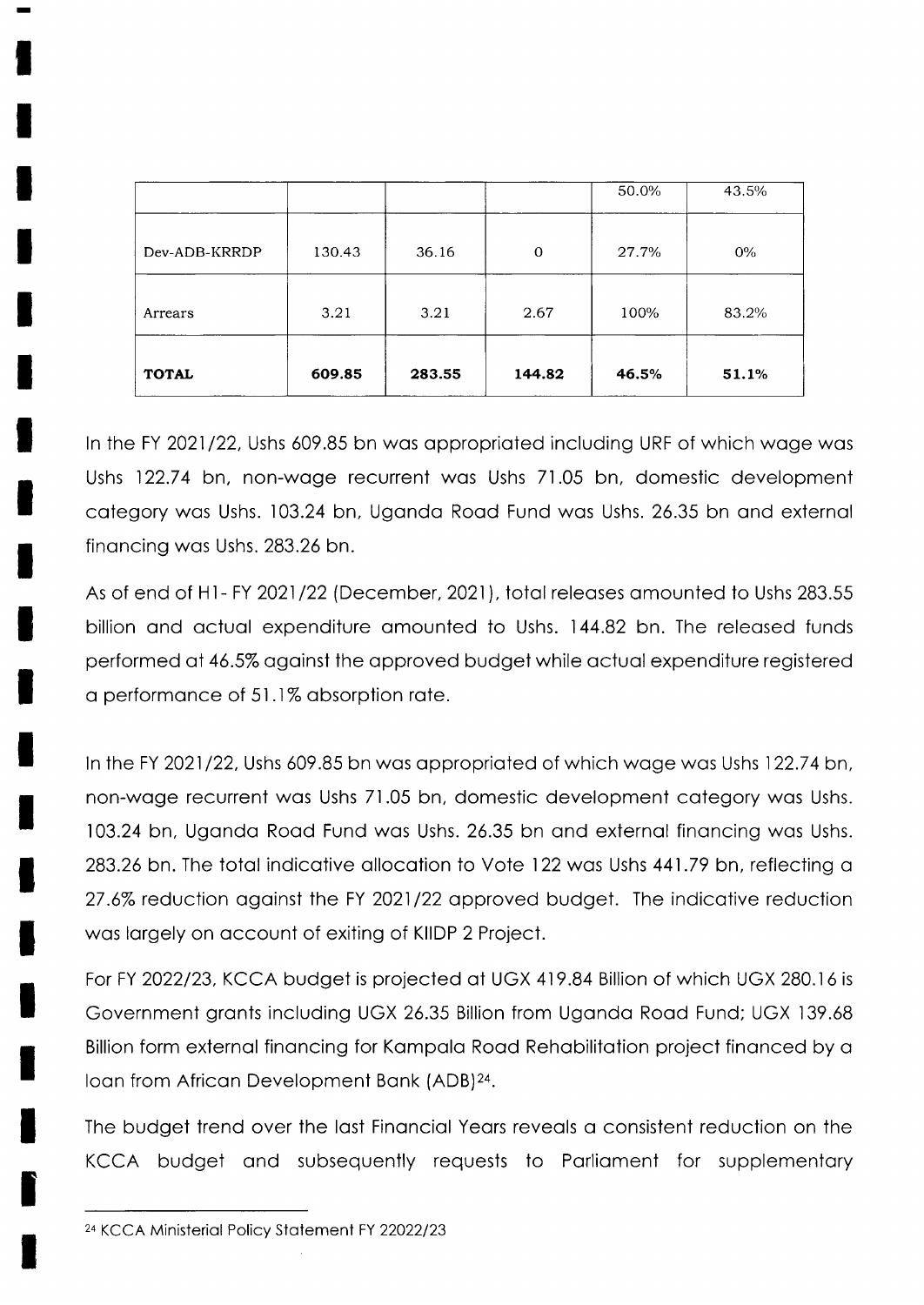interventions. ln 2019/2020 budget, government ollocoted Shs520b to KCCA) but the new indicotive figures from the Ministry of Finonce for 2020/2021 ollocoted only Shs406b. In the FY 2021/22, the total indicative allocation to Vote 122 is Ushs 441.79 bn, reflecting a 27 .6% reduction ogoinst the opproved budget.

Kampala dominates Uganda's urban system across a number of metrics, including populotion ond production of GDP omong others. However, it hos not been occorded budgetary attention proportionate to its economic value.

#### Budget Allocotion

#### Road Infrastructure Maintenance

KCCA requires Ushs. 55.35 bn from the Government of Ugondo to construct ond maintain a total of 2,110 Kms of which, to date, 640 Kms (30%) are paved and 1,470 Kms (70%) are unpaved. Of these, 21% of the network is reported to be in good condition, with 43% fair, and 36% poor. The Condition of Kampala Capital City's road infrostructure is criticol in ochieving the Ugondo Notionol Vision 2040, the NDP lll outcomes ond the Kompolo City Vision os o vibront ottroctive ond sustoinoble city'. Worthy of not however is that the total budget allocation for the road sector fell from 128 bn shillings in2018/2019 to 77.880 bn in 2019/2020 ond further to Ushs. 56.35 bn in the ollocotion for FY 2022/2023.

#### Maintenance of Drainage Infrastructure in the City

Kampala City features a dysfunctional storm water drainage system that results in frequent flooding even when there ore light downpours. The existing droinoge infrostructure is inodequote for the current runoff os o result of ropid urbonizotion ond increose in the built-up oreo. The situotion is exocerboted by improper solid woste (gorboge) monogement through irresponsible dumping of gorboge (polythene, plostic bottles, ogriculturol ond trode refuse) thot ends up blocking the existing droinoge system.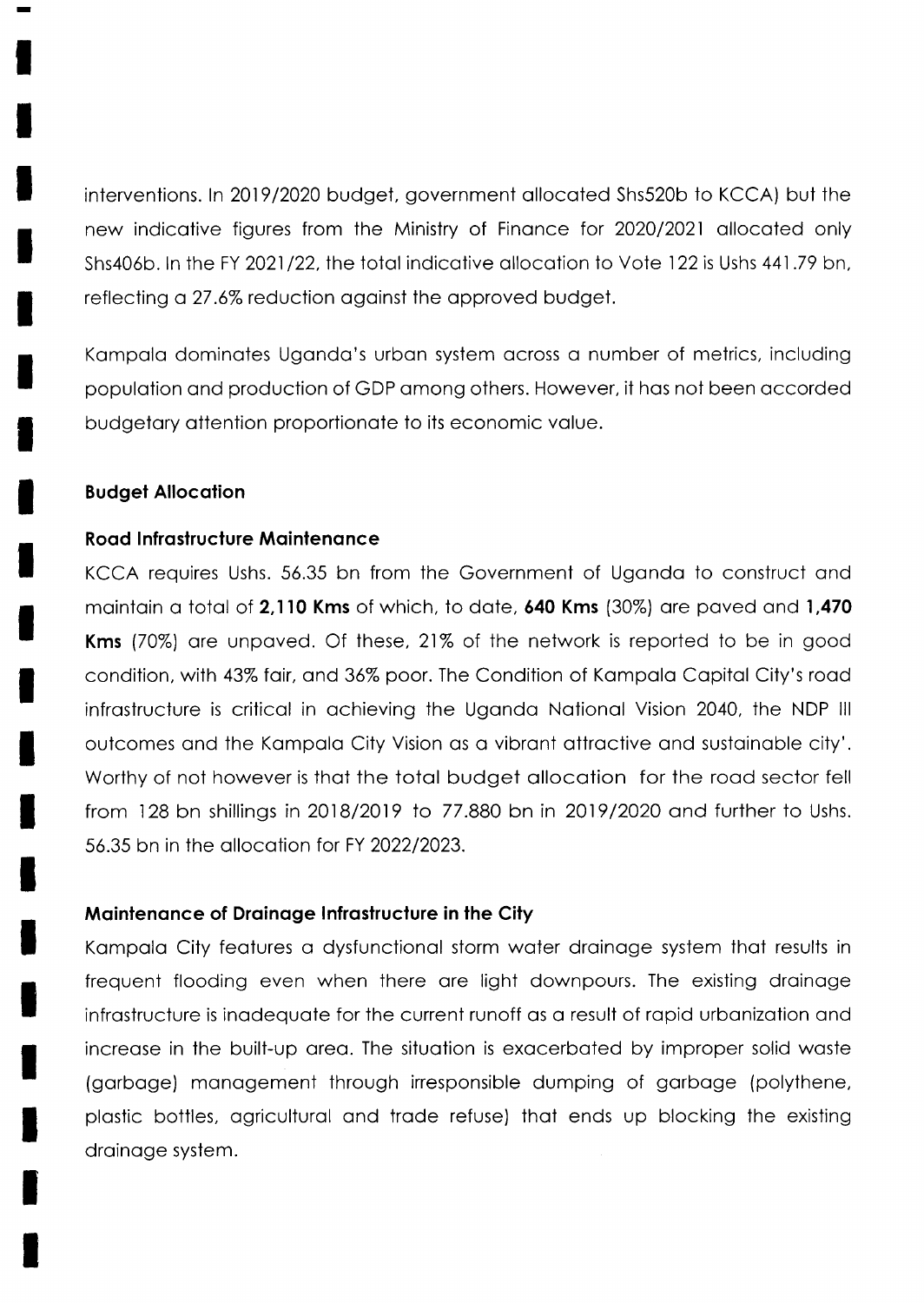Urbon droinoge systems ore vitol ond complex infrostructures in cities which directly influence the public economy, health, and welfare.<sup>25</sup> Increased settlements and developments in the woter cotchments hove been cited os mojor drivers of floods in the City. Cited omong the leoding couses of risky storm woter episodes oround the city ore sporodic ond illegol structurol construction developments hove been.

## Shorffolls in Revenue collection

Under collection of revenue is one of the motters thot is seriously impeding on the overoll ochievements of the outhority leoving it to survive on hond-outs from both government ond development portners. This wos oggrovoted by the COVID - l9 outbreok ond the subsequent lockdowns which offected collection of revenue since it is filed bosed ond businesses hod closed.

## Low Government funding

Service delivery within KCCA hos been odversely impocted by the shortfoll in government gronts ond s ponsorship.

## Litigation against KCCA

## Political Leaders remuneration for FY 2022/23 at Ushs. 35.82 bn

With the recent alteration of boundaries, Kampala Electoral Area's elective positions shot up from 258 to 464. This translated into an increase of 206 Members comprising of 2l Councilors of the Authority Level ond I 85 of the Division Urbon Level effective Moy 2021 and into FY 2021/22.

## Implementation of the Presidential Directive on City Markets at Ushs. 50.0 bn

<sup>&</sup>lt;sup>25</sup> Dong, X., H. Guo, and S. Zeng. 2017. "Enhancing future resilience in urban drainage system: Green versus grey infrostructure.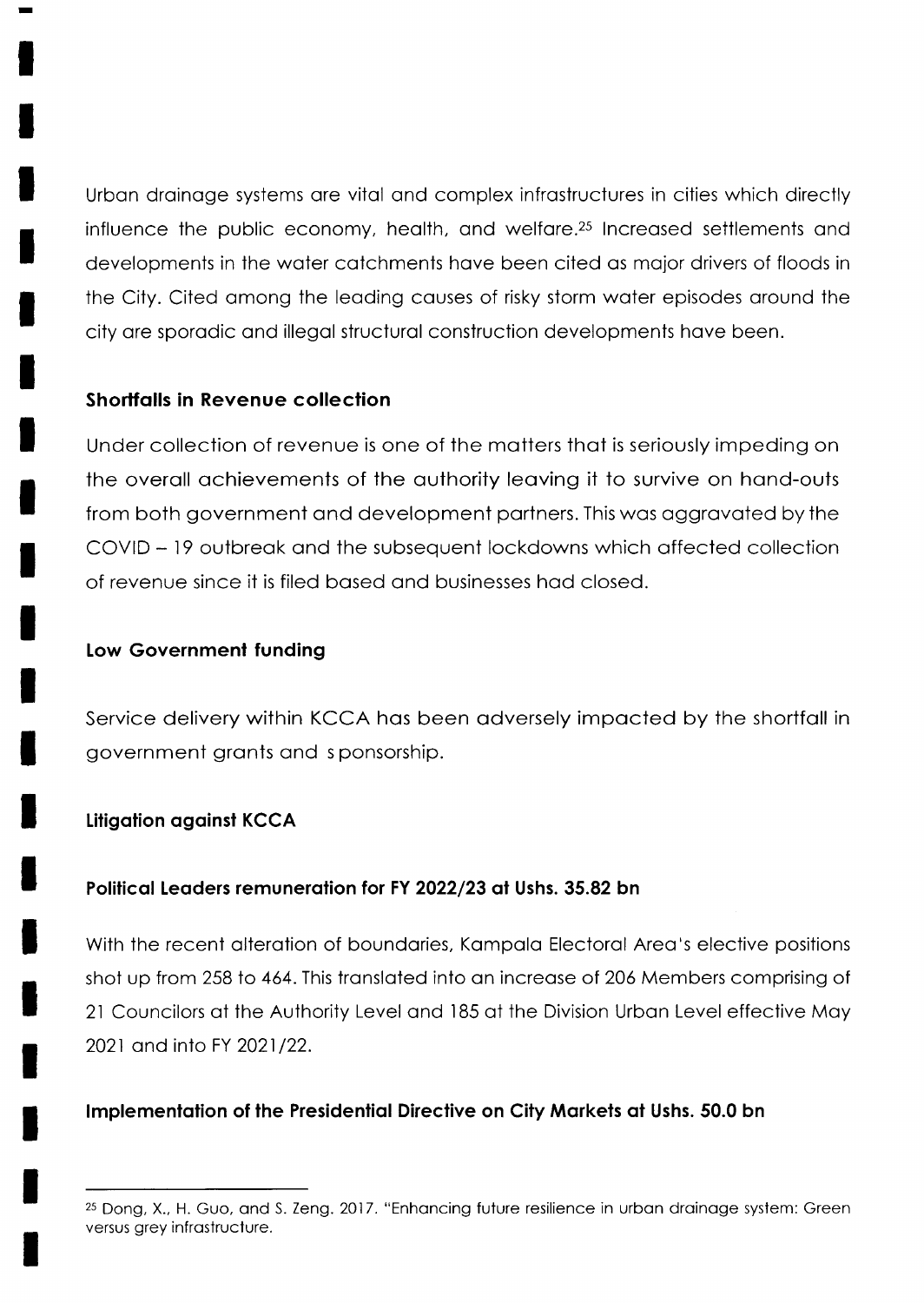KCCA requires Ushs. 50.0 bn in FY 2022/23 towards initial costs required for Markets ocquisition ond redevelopment. Kisekko, Nokosero, St. Bolikuddembe, Bwoise ond Bugolobi morkets hove been identified for ocquisition while Kitintole, Komwokyo, Nomuwongo I ond ll, Kiswo, Nokowo, Kinowotoko, Bukoto, Usofi, Luziro ond Noteete morkets require urgent redevelopment.

#### Solid waste management

Solid woste hos been o recurrent ond unresolved chollenge for KCCA hos occosioning environmentol degrodotion. Kitezi hos been the only outhorized woste disposol site in for GKMA receiving up to 1,300 tons per doy hence exceeding its moximum copocity. It is now characterized with steep and unstable garbage slopes, lacks a liner, poorly monoged droinoge chonnels ond releoses londfill gos from the dysfunctionol leochote plont. As o result KCCA is seeking support of UGX 60 Billion for the next five years, to facilitate costs related to decommissioning of Kiteezi landfill and the estoblishment of o Tronsfer centre of Kiteezi ond investments ond costs for operationalizing another site at Ddundu.<sup>26</sup>

#### Digital Transformation

The KCCA plans to promote the use of e-services in service delivery that involves Digital Literocy ond roll out of the City digitol services.

KCCA is undertoking severol initiotives under the Smort City compoign in the usoge of e-Services ond increose City residents' porticipotion in City development progrommes using various digital platforms. Some of the proposed e-Services to be introduced are reol time informotion on the City Troffic conditions, e-woste, e-heolth, e-commerce, eeducotion services ond enhonce the use of modern lT services to promote inclusivity of oll including the disodvontoged groups, women ond the ghetto youths.

<sup>&</sup>lt;sup>26</sup> Presentation by KCCA to Parliamentary Committee on Presidential Affairs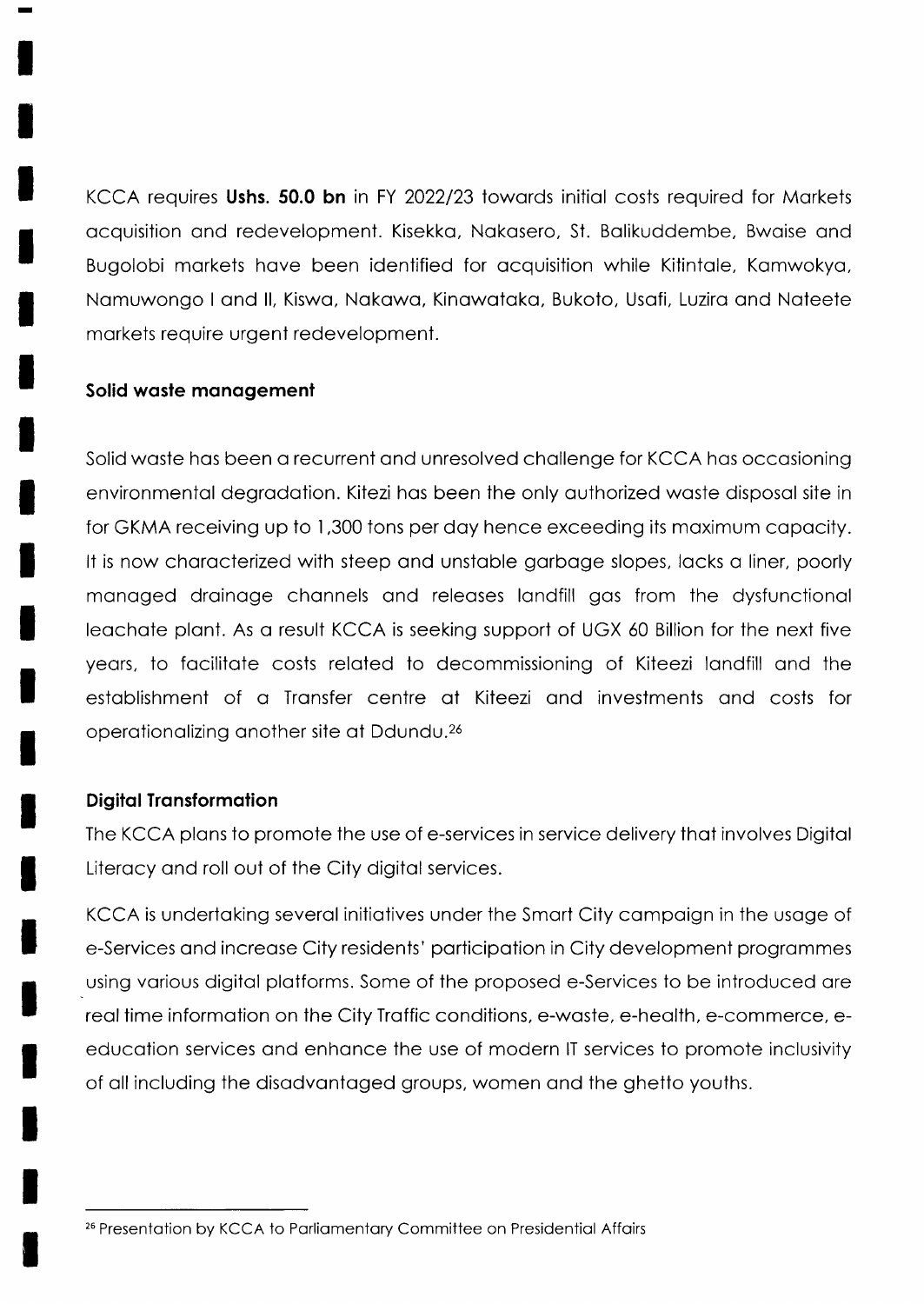## CHAPTER 3: EMERGING ISSUES AND PROPOSED ALTERNATIVES

## 1. Slums and Informal Settlements.

Kompolo City foces the current chollenges of o continuing influx of migronts, o high noturol growth rote, ond doubling of its doytime populotion due to the doily commute. 80% of Kampala's population lives in informal settlements and works in informal employment.

## **Intervention**

Slums ore generolly the only type of settlement offordoble ond occessible to the poor in cities, where competition for land and profits is intense<sup>27</sup>. It should be the aspiration of KCCA to make Kampala an inclusive city in all aspects, housing inclusive. Slums will continue to grow olong with the populotion ond its ottendont tendencies of informolity. We should therefore consider the following;

- . Put in place a revolving fund where low income earners would borrow money to improve their houses ond poy within l0 or more yeors of low interest rotes.
- Put in place a fund, to purchase land outside the city centre and construct decent ond offordoble tenements ottroctive to people living in slums. This will enoble people get low cost loons to improve on their houses or evenconstruct new ones. This will encouroge relocotion to other descent ond orgonized communities. a
- Purchase and redevelop the current slum areas with emphasis on high rise structures with proper omenities instolled to resolve the issue of proximity to ploces of work. High-rise structures should supposedly obsorb more people on a smaller footprint of land. a

## 2. Poor Solid Woste Monogemenl.

<sup>&</sup>lt;sup>27</sup> https://www.citiesalliance.org/themes/slums-and-slum-upgrading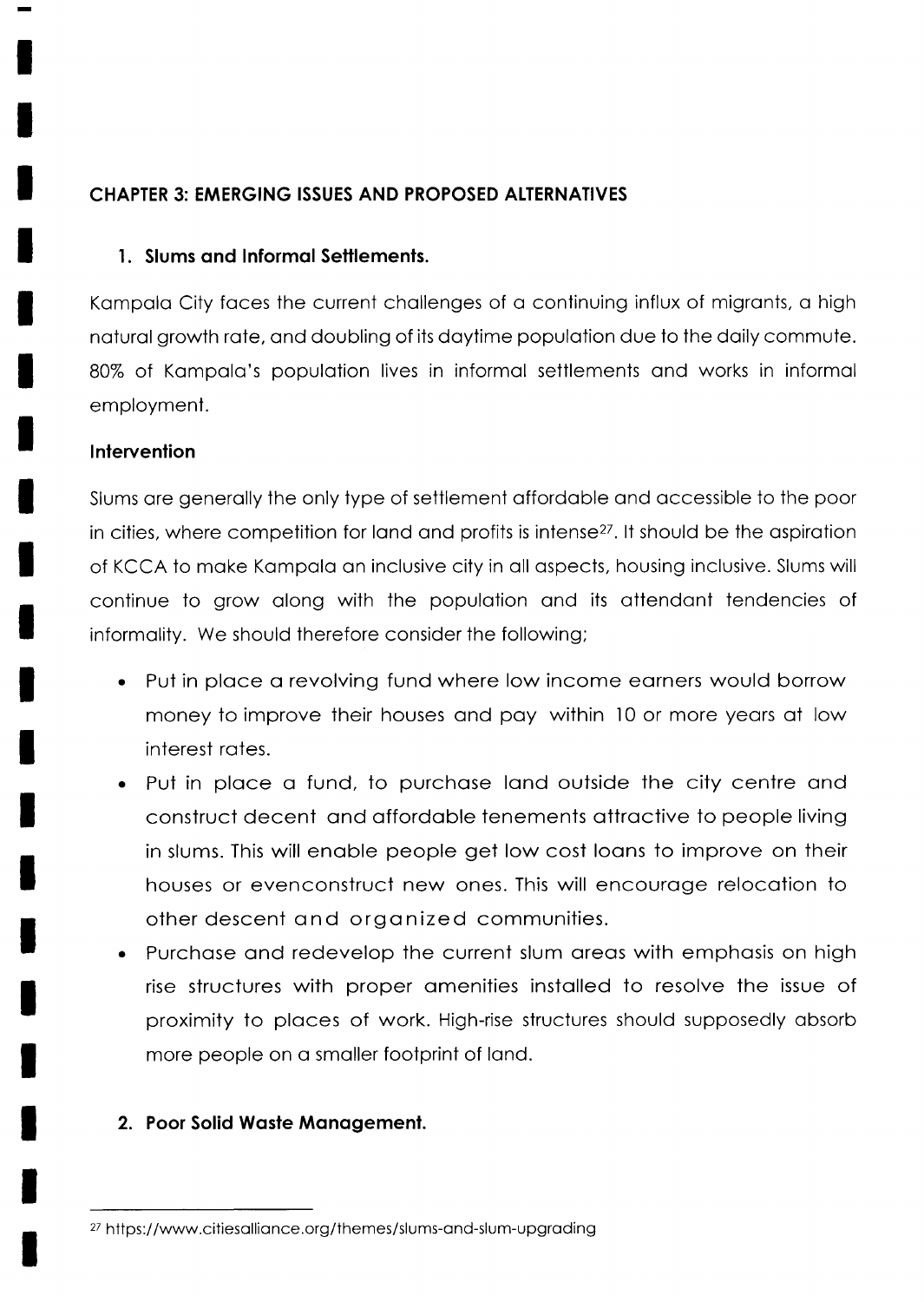In Kampala city, about 54% of the population in live in crowded and slum areas locoted mostly in low-lying zones ond in wetlonds with inevitoble development of unplonned informol settlements ond consequently illegol ond indiscriminote woste disposal methods<sup>28</sup>. It is estimated that the per capita generation of garbage in Kampala City is one kilogram per day. With a population of about 1.5 million, this works out to obout I 500 tons. The City con only monoge to dispose of 40% - 50% of this. About 80% of this gorboge is orgonic motter which mokes it very bulky to hondle ond is indiscriminately dumped on the roads<sup>29</sup>.

#### 3. Delerioroting Urbon Environment.

High urbon growth hos negotively impocted on the environment resulting in environmental degradation, which rises from conflicting land users, unsatisfactory waste management practices, destruction of green belts and ecologically fragile ecosystems, especiolly wetlonds ond hilltops.

## 4. The Informal Sector

Uganda's urban economy is characterized by low productivity and competitiveness and is largely dominated by the informal sector. The increase in the urban population does not correspond to job opportunities to propel growth.

## 3. Urbon Sprowl.

GKMA is currently experiencing on unprecedented level of urbon sprowl (uncontrolled physicol exponsion) resulting in o high cost of infrostructure ond service provision os well as encroachment on environmentally sensitive areas. The GKMA especially overwhelmed by crowded built environment, foiling to odequotely provide housing, employment, services, and infrastructure, 80% of which lives in informal settlements ond works in informol employment. Currently, Kompolo Copitol City Authority (KCCA) ond the surrounding LGs voluntorily cooperote on service delivery, i.e. solid woste

<sup>28</sup> Paul Madru & Kizito Omona, 2021, Assessment of Solid Waste Management at Source in Compliance With Guidelines Among Residents of Kawempe Division, Kampala, Uganda 2e https://www.kcco.go.ug/Woste Monogement